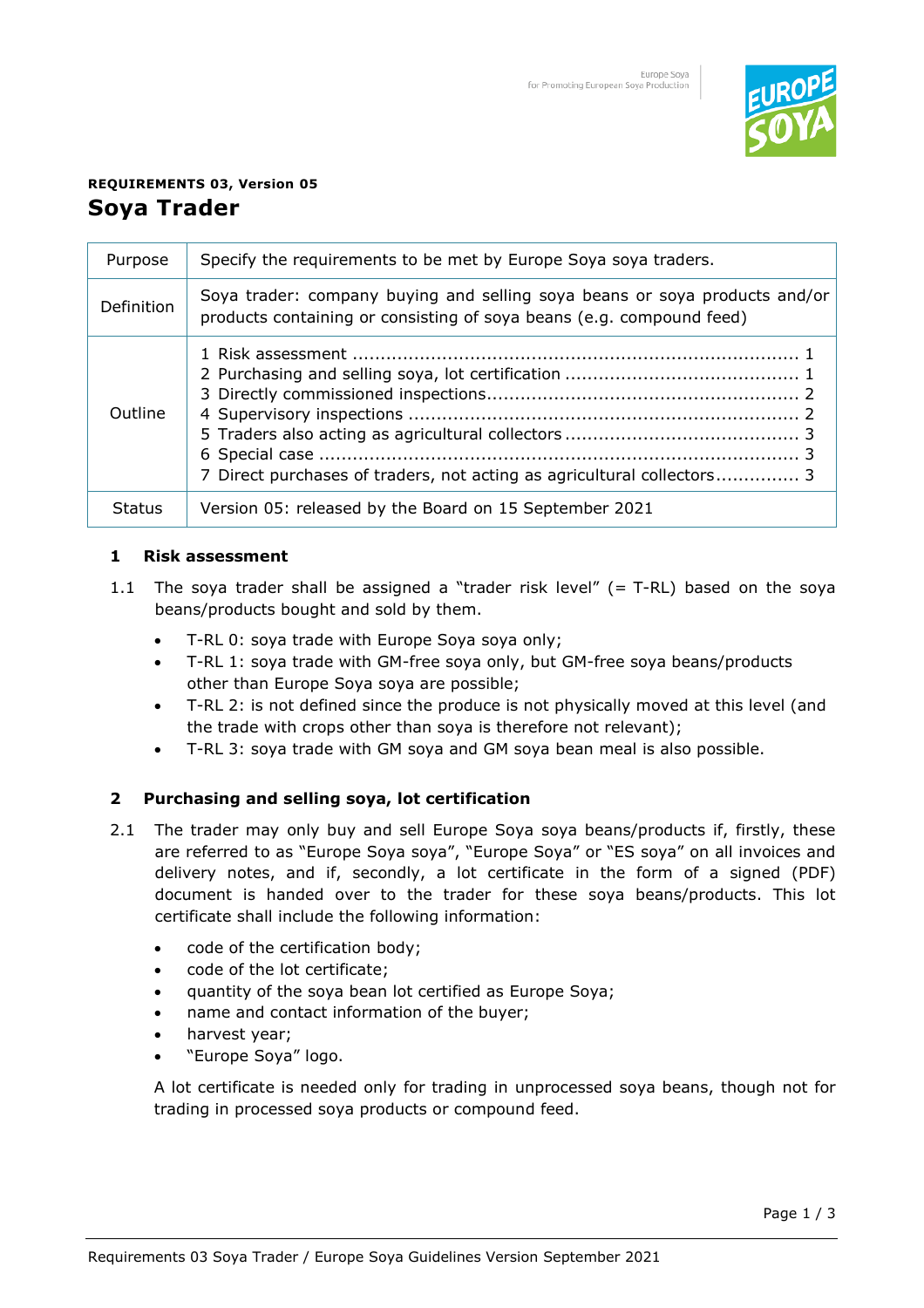

- 2.2 For selling Europe Soya soya, the trader shall send a lot certificate request to their certification body. Each request shall include the following information:
	- name and contact information of the buyer;
	- quantity of the soya bean lot to be sold as Europe Soya;
	- harvest year;
	- codes of the lot certificates related to the quantity of Europe Soya soya to be sold.
- 2.3 The trader shall accept as response from their certification body the lot certificate in the form of a signed PDF document. The lot certificate shall include the following information:
	- code of the certification body;
	- code of the lot certificate;
	- quantity of the soya bean lot certified as Europe Soya;
	- name and contact information of the buyer;
	- harvest year;
	- "Europe Soya" logo.
- 2.4 The trader shall document the following for all purchases and sales of soya beans/products:
	- names, addresses and, where applicable, EU registration numbers (or equivalent specifications in non-EU countries) of all suppliers and customers;
	- lot, quantity, quality label "Europe Soya", and lot certificates;
	- delivery date, carrier and receiver.

#### **3 Directly commissioned inspections**

- 3.1 The trader shall conclude an inspection contract with a certification body recognised by Donau Soja Organisation, commissioning this body to undertake chargeable inspections at the following frequency:
	- traders of all risk levels: first inspection;
	- traders of risk levels 0 and 1 (T-RL 0 and 1): additional inspection every two years;
	- traders of risk level 3 (T-RL 3): additional annual inspection.
- 3.2 If the certified trader suspends or terminates their Europe Soya activity, Donau Soja Organisation may, at the expense of the trader, demand a final inspection by the directly commissioned certification body to verify all conformities from the last audit to the date of termination of the contract. The scope of the final inspection shall be reduced compared to a normal inspection, whereby the exact scope shall be determined by Donau Soja Organisation, if necessary after consultation with the directly commissioned certification body.

#### **4 Supervisory inspections**

4.1 The trader shall accept supervisory inspections (risk-based sampling) by inspection bodies or inspectors commissioned by Donau Soja Organisation.